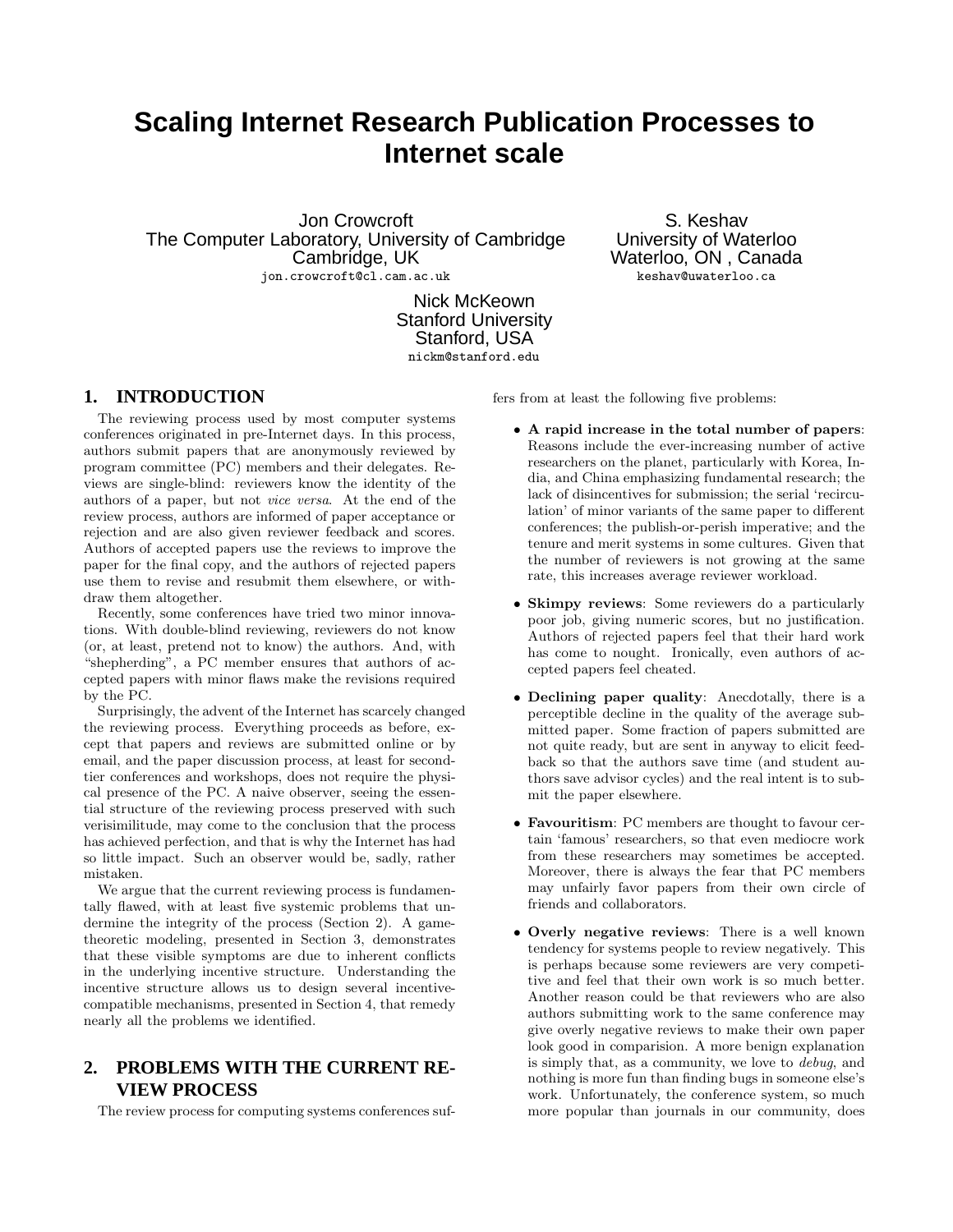not permit bug fixing, only reporting <sup>1</sup>. Ideally, a good idea with fixable bugs should be reported, and who can truly claim their own work has no bugs? Nevertheless, it appears to us that typical high quality events are rejecting about as many papers that are of good quality as they accept. In some cases, a rejected paper may in fact be head-and-shoulders above several accepted papers.

These problems are inter-related. The increase in the number of papers leads, at least partly, both to a decline in paper quality and a decline in the quality of reviews. It also leads to an ever-increasing variance in paper quality. Similarly, as the acceptance rate of a conference declines, there is a greater incentive for reviewers to write overly negative reviews and favor their friends.

What is needed are incentive mechanisms that preventing favoritism, match the number of PCs, PC members and reviewers dynamically to the current size of the research community, decrease the number of poor quality papers, and provide transparent reports on the reputations of the stakeholders (conferences, PCs, reviewers, authors, publishers). The design of such mechanisms is the subject of the remainder of the paper.

## **3. THE PAPER PUBLISHING GAME**

Paper reviewing and publishing can be viewed as a game. There are three players in this game, who have the following incentives (pragmatically, if cynically defined):

- Authors Authors want to get published, (or, at least, get feedback on their work). They also don't want to be roped into becoming reviewers.
- Reviewers/PC members Reviewers want to minimize their work (for instance, by giving scores, but no justifications), while trying to reject papers that compete with their own papers, and accepting papers from their friends (and/or "famous" researches). They want to reject clearly bogus papers that would embarrass them. Finally, they want to get the prestige of being in the PC.
- The conference/PC Chairs/research community/paper $_{\text{Our second set of mechanisms} }$  address A2 by raising the readers These stakeholders want to have the highest quality slate of papers, while trying to include fresh ideas, and providing some sense of coverage of the field.

Interestingly, the problems described in Section 2 arise because the existing paper reviewing process does not explicitly address these contradictory incentives. There is no explicit incentive for authors to become reviewers or for authors to limit the number of papers they submit, or to submit good quality papers. There is no check on reviewers who write skimpy reviews <sup>2</sup>, are overly negative, or play favorites. No wonder the system barely works!

| A1 | Authors should not submit poor quality papers      |
|----|----------------------------------------------------|
| A2 | Authors should become reviewers                    |
| R1 | Reviewers should submit well-substantiated reviews |
| R2 | Reviewers should not favour their friends          |
| R3 | Reviewers should not favour 'famous' researchers   |
| R4 | Reviewers should not trash competing papers        |
| C1 | The conference should maintain paper quality       |
|    | while covering the field and both fresh            |
|    | and well-substantiated ideas                       |

Figure 1: Table 1: Mechanism Goals

## **4. MECHANISMS FOR INCENTIVE ALIGN-MENT**

Our goal, then, is to design mechanisms that directly address and balance the incentives laid out above. That is, it is incentive compatible, given the mechanisms, to do the Right Thing, which we summarize in Table 1.

If A1 and A2 are met, then the overall paper quality increases and the review workload reduces. If R1-R4 are met, review quality increases and charges of favouritism decrease. Finally, C1 is a top-level goal of the whole community.

We now describe some mechanisms to achieve these goals. They are based on a combination of peer pressure and a virtual economy. Our proposals include some steps that have been tried by some brave conference PC chairs, and others which are novel and would need experimentation and experience.

#### **4.1 Author incentives**

Our first mechanism addresses A1 using peer pressure. It requires the conference to publish not only the list of accepted papers, but also, for each author, the author's acceptance rate for that conference. For example, if an author were to submit two papers and none were accepted, the conference would report an acceptance rate of 0, and if one was accepted, the author would have an acceptance rate of 0.5. Because no author would like to publicly be seen to have a low acceptance ratio, we think that this peer pressure will enforce A1. As a more extreme measure, to prevent 'recirculation', the conference could publish both the authors and the titles of rejected papers.

prestige of reviewing. Some possible mechanisms are to have a 'best reviewer' award for the reviewer with the best review score<sup>3</sup>. Conference organizers can also publicly thank reviewers during the conference, or give them a discount in the registration fee.

A more radical step would be to solve A1 and A2 simultaneously by means of a virtual economy, where tokens are paid for reviews, and spent to allow submission of papers<sup>4</sup>. Assuming that each paper requires three reviews on average, we arrange for a reviewer to get one token per review (independent of the conference), and that authors pay three tokens to submit a paper (to any conference). However, au-

 $^1 \rm{One}$  reviewer suggested that conference organizers suggest some papers be re-submitted after revision. This seems plausible at first glance, but the thought of having to wait a year to publish a conference paper seems excessive. <sup>2</sup>Other than the slight risk of embarrassment at the PC

meeting.

<sup>3</sup>See Section 4.2 for details on review scoring.

<sup>4</sup>The reader may note the analogy with fair decentralised matching of input data rates to link capacity in communication networks. Also, we have been informed by one of the reviewers of this paper that this scheme was first suggested by Jim Gray, though we cannot find a citation to this work.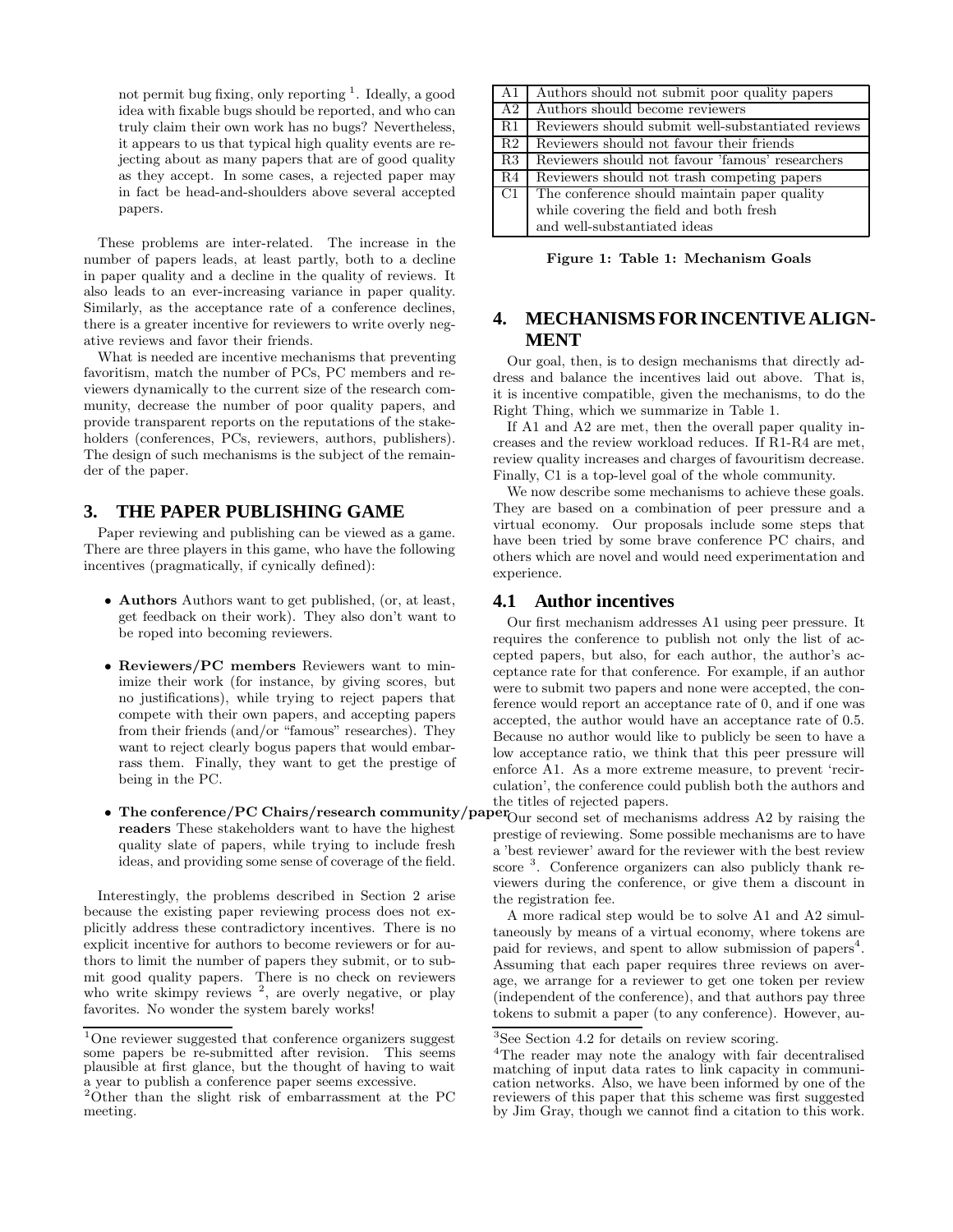thors of papers that are accepted would be refunded one, two, or all their tokens depending on their review score. Authors of the top papers would therefore incur no cost, whereas authors of rejected papers would have spent all three of their tokens. Note that the question of what to do with tokens in the situation where conferences reject good papers (defined as papers that get good reviews) but have insufficient space should not arise, because authors of papers with good reviews, even if the paper is ultimately rejected, would get their tokens refunded. Clearly, this scheme forces authors to become reviewers, and to be careful in using the tokens thus earned, solving A1 and A2.

We note that we obviously need to make tokens nonforgeable, non-replicable, and perhaps transferrable. E-cash systems for achieving these goals are well known - they merely need to be adopted to a non-traditional purpose.

We now describe three refinements of this basic scheme. First, authors could be permitted to incur a limited debt for a limited time period. Thus, they may submit a paper without sufficient tokens, but if it gets bad reviews, they will find they cannot submit any more papers for a while, or until they submit some reviews.

Second, from time to time, the size of the research community in a given area actually grows (significantly in the case of research areas of global interest). We need to enlist young, energetic and skilled PC members to match this legitimate growth. We also need the equivalent downsizing procedures. Students of the market will recognise this as inflationary and deflationary economics, sometimes implemented by printing, and withdrawing cash from the economy. We anticipate that we can increase and decrease token supply, in response to inflationary and deflationary tendencies, by regulating the number of tokens required for submitting a paper, using fractional tokens if necessary.

Third, to deal with cold-start, new entrants (graduate students, employees at research labs, junior faculty) should start with a clean slate, with an allocation such as one token a year, that must be used or they lose it. They can always do some reviewing to earn more tokens.

We recognize the regulating the economy is not trivial. Over-damping the system would lead to conferences with too few papers, or too few reviewers. Under-estimating the value of tokens would only slightly mitigate the current problems, but would add a lot of expensive overhead in the form of these mechanisms. Moreover, it is not clear how this system can be implemented. Indeed, even if it was, it would not be obvious how it can be bootstrapped, or whether it would have unintended consequences. One possible technique would be to start by publishing signed reviews and rely on technologies such as Citeseer, Google Scholar etc, as we describe below in more detail.

We stongly believe that, in general, transparency is essential, so the choice of authority and the auditing of such a system would be crucial design decisions.

#### **4.2 Reviewer incentives**

We first discuss dealing with R1 and R4. We propose that authors should rate the reviews they receive for their papers, while preserving reviewer confidentiality. Average (non-anonymized) reviewer scores would then be circulated amongst the PC. No PC member wants to look bad in front of his or her peers, so peer pressure should incentivize R1 and R4 (PC collusion will damage the conference reputation).

A more radical alternative is to have conference publish scores for pseudonymous reviewers, i.e. reviewers with numeric or alphanumeric ids. Again, the idea is that a reviewer, even one only with a pseudonym, does not want to look bad in front of his or her community, thus encouraging good behavior and enforcing R1 and R4. Unfortunately, this means that only a pseudonym gets public reputation, not the reviewer's real name.

An even more radical alternative is for reviews to be openly published with the name of the reviewer. The idea is that reviewers who are not willing to publish a review about a paper are perhaps inherently conflicted and therefore should not be reviewing that paper. Of course, there is a danger that public reviews will be too polite, but this will no doubt sort itself out over time. The advantage of using true identities ("verinyms"), is that this handles R1, R2, and R4.

We can imagine combining the second and third mechanisms. A reviewer could have both a verinym and one or more pseudonyms. If one is tenured, comfortable, and thickskinned, one can use one's verinym for everything. But, when one is not too sure, one uses one of one's pseudonyms.

Finally, we think R3 is an unsolvable problem. Note that public reviews can actually encourage deferral to "famous" researchers (i.e. trashing R3). Though double-blind reviewing mitigates it, the intrinsic problem is that it is hard to separate one's prejudices in favour of a person from the textas-written.

#### **4.3 Conference incentives**

The PC is responsible for C1, and ultimately, it determines the stature of the conference. That ought to be, in the long term, self correcting: bad conferences will attract no papers and no reviwers, and will die out, as they ought.

## **5. A GRAND UNIFIED MECHANISM**

A deeper examination of the incentive structure suggests that perhaps the real problem is that too much of the work of submitting and selecting papers is hidden. What if the entire process were made open, transparent, and centralized? The goal would be to have a standard way for members of the community to review and rank papers and authors both before and after publication, in a sense adding eBay-style reputations to Google Scholar or arXiv. All papers and reviews would be public and signed, with either pseudonyms or verinyms. This system, would, in one fell swoop achieve many simultaneous goals:

- 1. Readers can draw their own conclusions (and tell the world) about the quality of papers published by an author. This would incentivize authors not to submit bad papers (achieving A1).
- 2. Community members who publish often and review rarely would be exposed, achieving A2.
- 3. We would see the reviews and the names of the reviewers alongside the paper, incenting R1, R2, R3, and R4.
- 4. We get to see whose opinions correlate well with our own to help decide what papers to read
- 5. There is a good chance that very good papers that end up as technical reports or in smaller, less well-known conferences, are raised to the top by popular acclaim.